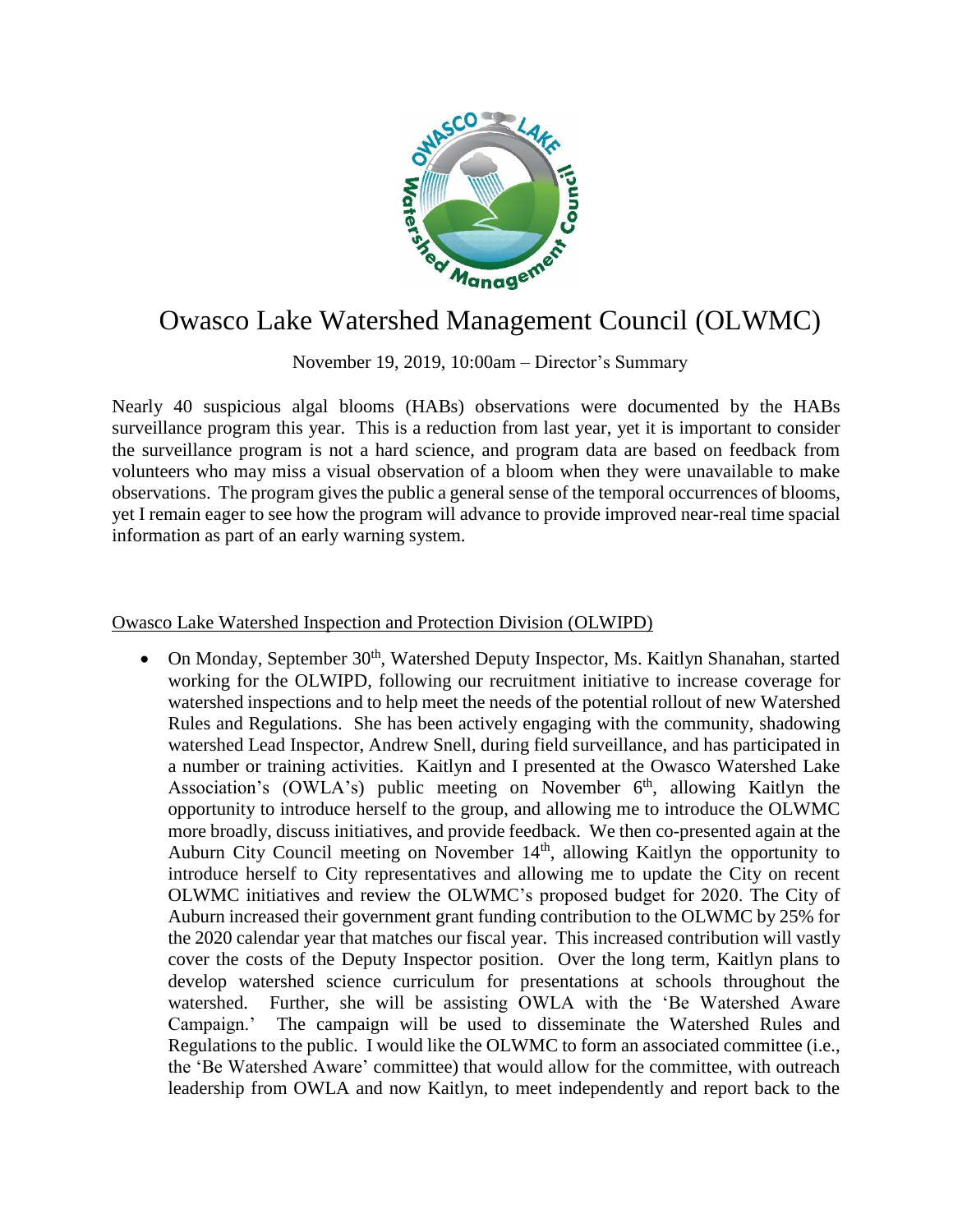OLWMC with updates, requests for guidance and funding needs for outreach programs. Outreach activities can start now, disseminating the current WRR. Target audiences can include local government, planning and zoning, and highway departments. Upcoming training for Kaitlyn will include a 4-hour erosion and sediment control class through CCSWCD and septic inspection training through CCDOH. We look forward to Kaitlyn's enthusiasm and willingness to engage with the community.

- The OLWIPD, with the help of our partners, generated watershed maps for distribution to our directors and/or their associated municipality highway and zoning departments. The Division is committed to working closely with town/village code, zoning and highway personnel to ensure a collaborative approach to improve compliance with watershed rules and regulations.
- The OLWIPD is looking to design, fund, and create 'Watershed Steward' signage for watershed residents voluntarily making steps to improve land use practices that support the reduction of non-point source pollution to watershed tributaries and to the lake.
- The OLWIPD is collaborating with watershed Soil and Water Conservation Districts to help outfit the Division's early response trailer with short term stream bank stabilization and erosion control materials in order to allow Watershed Inspectors with training in erosion and sediment control the ability to temporarily assist watershed residents experiencing soil loss from storm water runoff. The trailer was initially purchased with grant funding by the Cayuga County Soil and Water Conservation District (CCSWCD). The OLWMC is reimbursing the CCSWCD for the cost to the trailer to be added back into the associated grant for use on future conservation and implementation projects.
- Lastly, we have created Formal Company Identification for OLWIPD staff through Cayuga Community College's services to be worn during watershed surveillance activities.

Our 2019 Summer intern, Ally Berry, presented her mycelium based phosphorus removal project outcomes as part of her capstone at ESF. Although her representative data for mycelium nutrient uptake was not telling, her presentation was excellent and she remains passionate about working towards a mycelium-based solution.

Cayuga County staff have completed summarizing and collating the public responses received regarding the draft Owasco Lake Watershed Rules and Regulations discussed at the public meetings held in May, 2019. The working group prepared a summary document intended to organize and present the public feedback and provide detailed responses. It will be paired with a revised draft of the proposed Watershed Rules and Regulations that incorporates changes for consideration by the Steering Committee and the External Workgroup. Cayuga County staff will be reaching out to representatives of Tompkins and Onondaga Counties to ensure their feedback is considered in both the summary document and revised draft. A follow-up meeting with the Steering Committee and External Workgroup partners will be scheduled to review the comments and responses and present the revised draft. Following the Steering Committee and External Workgroup partner meetings, Cayuga County staff will share comments and responses publicly on the project website, and will provide the summary document and revised final draft to the Town of Owasco and City of Auburn elected representatives for their consideration. Subsequently, the documents will be shared with state agencies for approval.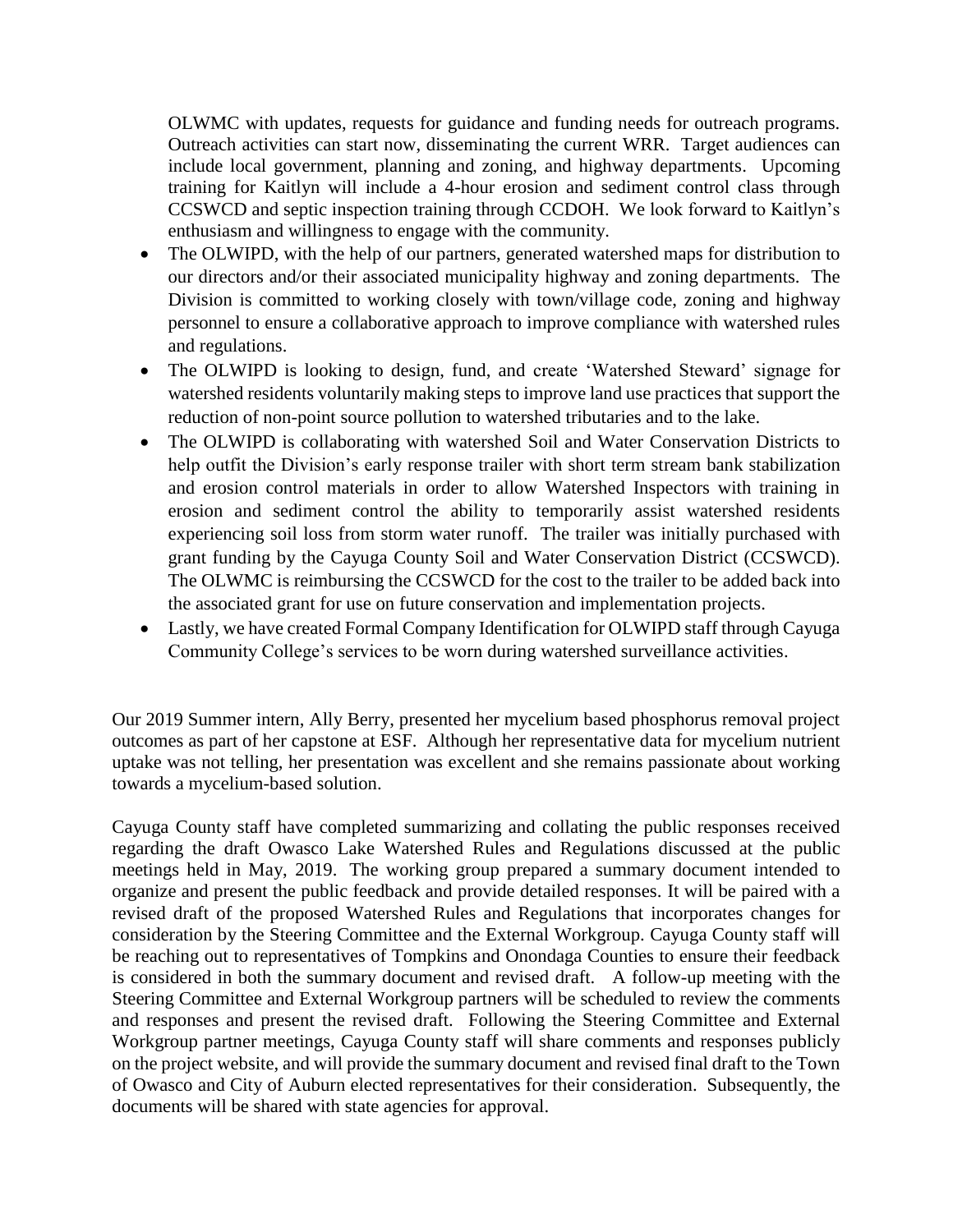The NYSDEC Finger Lakes Hub and OWLA coordinated HAB surveillance for Owasco Lake this year. OWLA's Bill Philips, HABs surveillance coordinator for Owasco Lake for 2019, has agreed to attend a December 2 regional debriefing with surveillance coordinators from Otisco and Skaneateles Lakes to share feedback from as many HABs surveillance volunteers as possible. The overarching purpose of the meeting will be to identify common challenges and/or recommendations. In collaboration, the group expects to improve HABs surveillance activities for 2020.

I was informed from the Office of the State Comptroller's Authorities Budget Office (ABO), based on their review of our new webpage and posted organizational resolution documents, the OLWMC is now considered a Local Authority. The online portal registration and documentation requirements associated with this new designation has and will continue to add new administrative work for our operations. All detailed financial and budgetary information is now required to be made publicly available on our webpage. Beyond the administrative hurdle presented by the Local Authority designation, it is my understanding this can be a first step towards legislation that could help the Council build organization capacity through registration with the State retirement system and/or the ability to levy taxes. I met with Jeanine Wilson, director of the Cayuga County Water and Sewer Authority, for insight on navigating the online portal for documents upload to meet new requirements as Local Authority and to discuss CCWSA's pathway to the State Retirement System for employees. As a next step, I plan to contact the Cayuga County Planning Department's lawyer to discuss any potential opportunities for growth related to the new designation.

The OLWMC's CHAR500 IRS form submission was returned due to a lack of registration through Charitied.gov. Following registration with Charities.gov, I was informed the OLWMC is considered Exempt as a traditional charity and I received feedback and approval of the required CHAR410 form. The CHAR500 can now be resubmitted to the IRS.

The OLWMC was approved for a company credit card that will be used for future purchases. Building credit for the OLWMC is an avenue for improved financial standing for the organization.

The Watershed Inspection Committee that oversees the interpretation of watershed rules and regulations violations and related enforcement activities now has representation by a local farmer, Greg Rejman, and he will offer important insight to advance regulatory efforts. Greg is a leader for the Partnership for a Healthy Watershed, a farmer-based advocacy group that strives for improved farm planning and best management practices that support efficiencies for local farmers and the reduction of farm sourced water pollution.

With our required registration with NYS Grant Gateway complete, we are now positioned to compose proposals for state grant funding opportunities for nonprofit organizations that align with watershed restoration projects of interest.

• OWLA and I are discussing how we can best collaborate on grant proposals for future projects.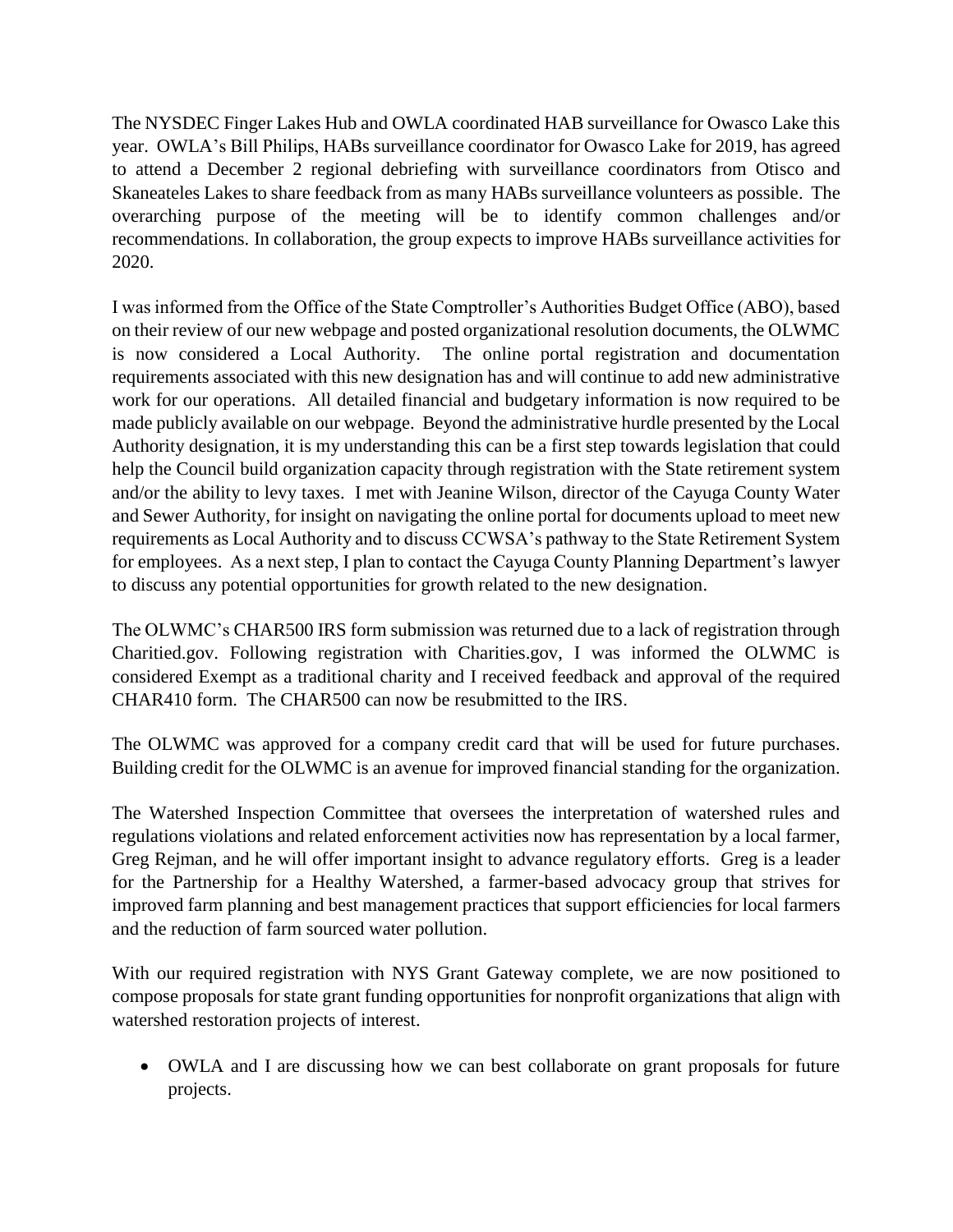- On October 3rd the NYS Department of Conservation (NYSDEC) announced they are accepting applications for Urban Forestry Grants. Following the announcement for a request for proposals (RFP), I sought out potential partnerships for a watershed forestry project and associated proposal. I met with Dr. Walt Aikman, a local forester and educator who is currently assisting the Town of Owasco with the Town's completion of its 'Tree City USA' state credential that increases the Town's eligibility for related program funding. Although, it was agreed we are not currently prepared to go after this Urban Forestry Grant, we identified our partnership and expect to be well-positioned to go after future RFPs within the urban forestry category. I encourage our other watershed municipality representatives to work through the 'Tree City USA" credential to prepare them for future funding initiatives where that credential is important.
- An Environmental Protection Agency grant titled 'Approaches to Reduce Nutrient Loading for HAB management' is due December  $10<sup>th</sup>$ . The request for proposal aligns very well with pilot project concepts discussed with private consultants Crystal Creek Organics and ESSRE that use new technologies for advanced phosphorus removal from watershed sources. Generally, the OLWMC might not currently have the administrative needs in place to meet the deadline for this (very competitive) grant. Nevertheless, it was agreed consultants will take the opportunity to compose grant narratives, and I will edit and upload required documents. I am eager to continue to work towards positioning the Council administratively so we are better prepared for future grant opportunities. Further, we will continue to look for grant support that can reduce the financial impact of new Watershed Rules and Regulations on small farmers that operate on small margins.

The 9 Element (9E) Plan is expected to be completed by August 2020. The 9E plan is considered a quantitative framework to help guide project effectiveness based on predictions for associated nutrient loading (i.e., reductions). Importantly, the completion of the Federal and State recognized 9E process is expected to be a pathway for future project funding. Moreover, the completion of the 9E plan will be an important qualifier for future grant funding.

A proposal to the Emerson Foundation was submitted with a request for financial support to meet the costs of equipment procurement for the OLWIPD, and I am pleased to share the Foundation generously funded the OLWMC \$8,200 to cover the costs of a water quality monitoring sonde. The sonde will allow watershed inspectors to collect tributary water quality data that will help them identify problem areas within the watershed. The sonde will be equipped to measure levels of turbidity, dissolved oxygen, pH, and conductivity in lake tributaries. Exceedances above NYS standards for some of these parameters can assist the OLWIPD with gaining state level regulatory support.

I was informed by the NYSDEC on October 28<sup>th</sup> our watershed tributary reclassification petition for promoting Class C streams to a classification that would require state permits for near stream construction activities can and will not be expedited. Moreover, the process is expected to take seven to ten years or more. Acknowledging we were unable to affect change in the current system, the NYSDEC is providing archived petitions for reference, and I will submit a revised petition with letters of support. Regardless of the lack of near term advancements by NYC to better